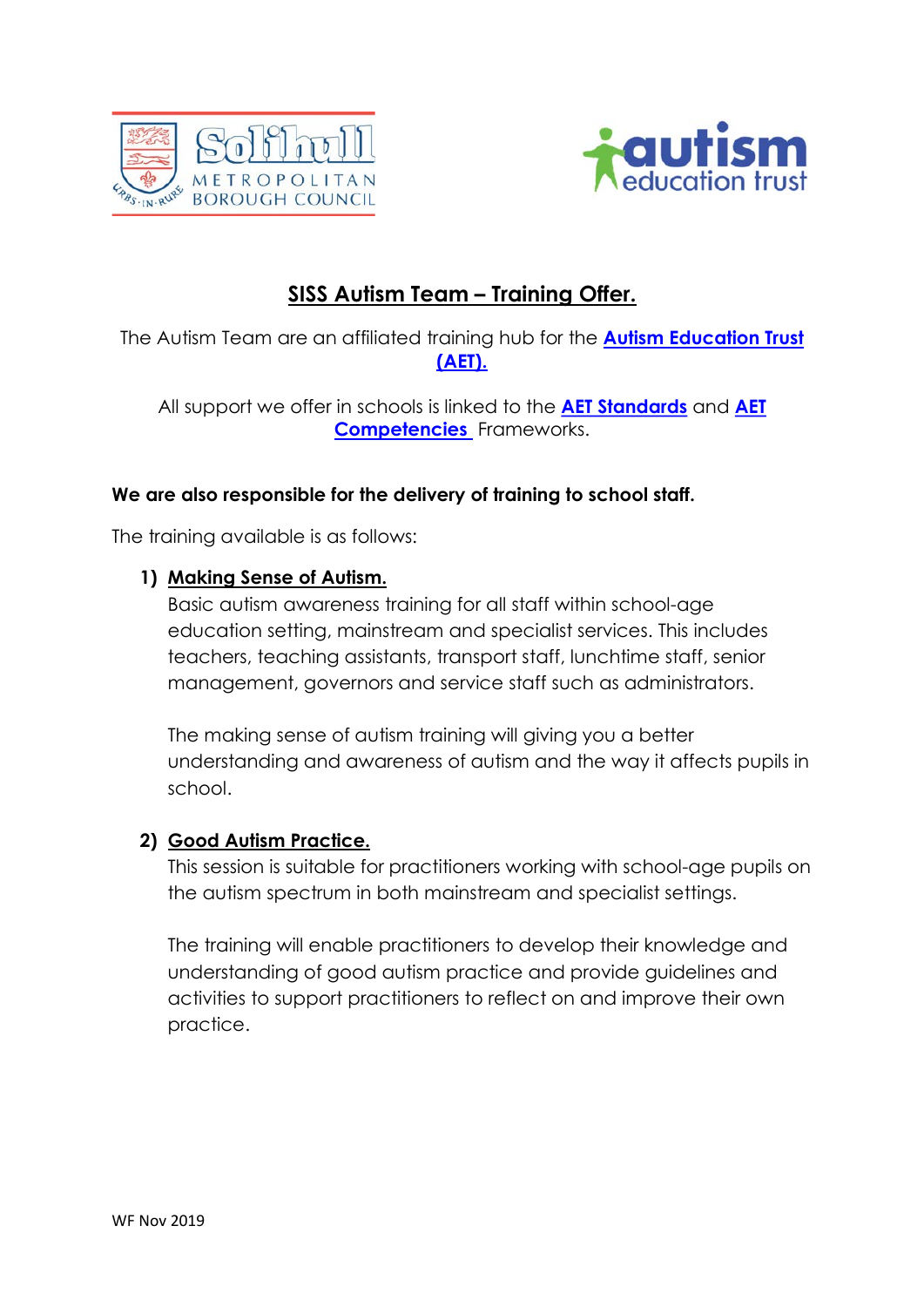## 3) Extending and Enhancing Good Autism Practice.

This session is suitable for practitioners working with school-age pupils on the autism spectrum in mainstream settings.

The training will enable practitioners to explore theories of autism and consider the implications for practice.

It will provide practical strategies to support practitioners as they develop their knowledge, skills and understanding of effective autism practice and will enable practitioners to reflect on their practice and share their enhanced knowledge more widely across their organisation

## 4) Leading Good Autism Practice.

This training is designed for staff who have a leadership role that includes responsibility for developing provision for pupils on the autism spectrum within a school setting.

This session will bring lead practitioners from a range of organisations together to discuss, share and develop practice and understanding. It is suitable for practitioners working with school-age pupils on the autism spectrum in both mainstream and specialist services

The training will:

- Enhance delegate's knowledge and understanding of good autism practice
- Help delegates to question, evaluate and develop autism practice within their setting
- Provide delegates with the tools to audit staff skills and identify training needs
- Develop skills and knowledge so that delegates can support their organisation to meet/exceed the requirements of external reviewers such as Ofsted and be compliant with legislative requirements.

## 5) Complex Needs and Participation.

This one day session focuses on training for staff in all settings who support pupils on the autism spectrum who have complex needs. It aims to deepen participants' understanding of autism and ways in which they can support pupil participation, including development of their personal and EHC Plans.

The training will:

 Enhance delegate's knowledge and understanding of good autism practice